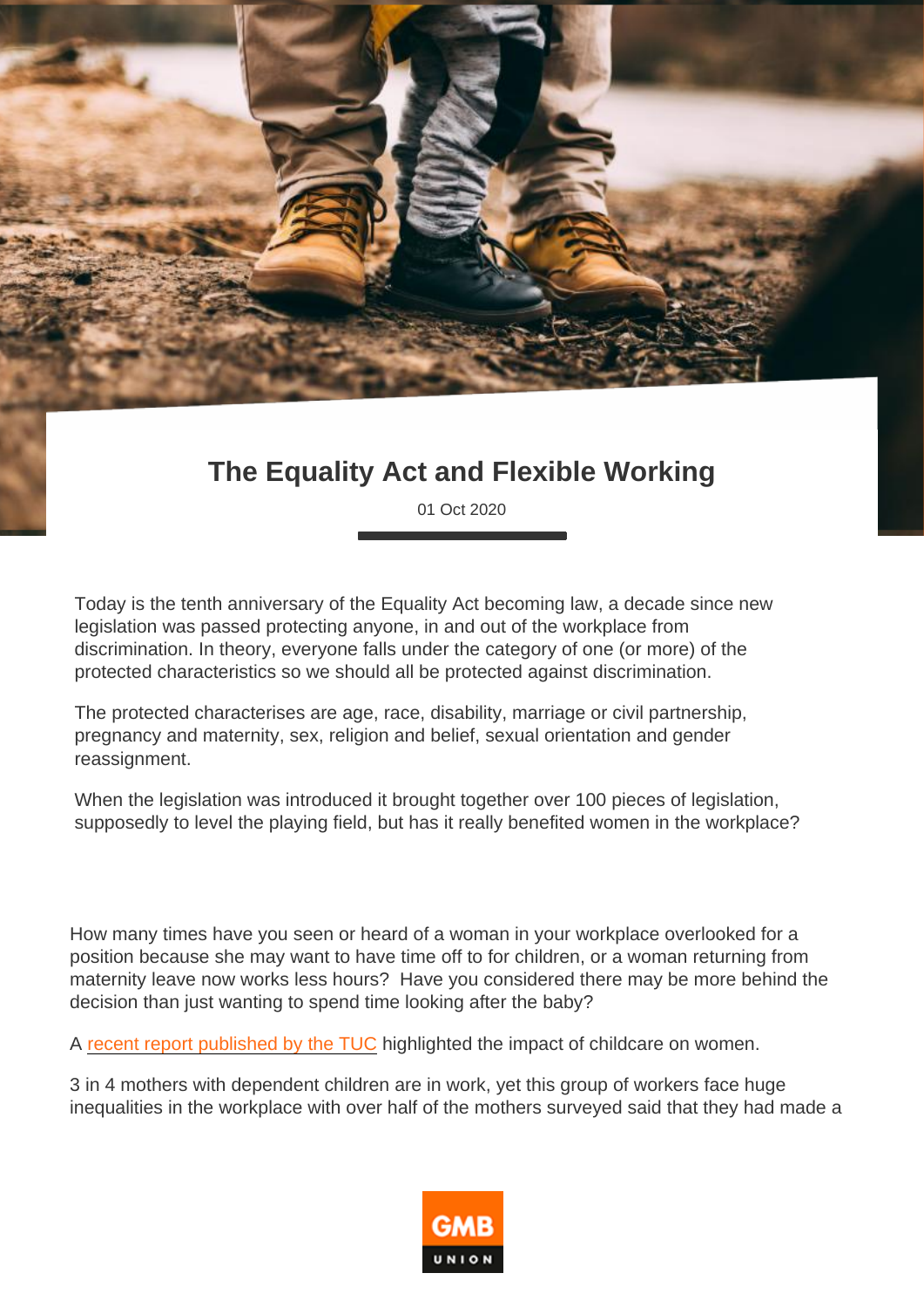change to the employment. For some this is a choice, but for the majority it is a necessity. Lack of flexible jobs and flexible affordable childcare quoted as the reason.

It is unlawful for your employers to discriminate against you for reasons connected to pregnancy (including pregnancy-related illness) or maternity leave, yet even with the legislation in place 54,000 women a year are forced out of work due to pregnancy and maternity discrimination.

GMB reps up and down the country, in every sector are representing women who have been turned down in their application for flexible working. Women who make a valuable contribution to the workplace, yet need to change the way they work because of children.

I have seen this first hand, on too many occasions, leaving women feeling undervalued and not wanted in the workplace. Along with the stresses of having to lodge appeals leaves many resigning from work altogether. Comments such as 'why should I appeal, they don't want me here' or 'appealing is too much to handle' are commonplace. But they shouldn't be...

Many employers state that they have family friendly policies, but are they really putting them into practice?

Since 2009 anyone with parental responsibility who has been continuously employed for no less than 26 weeks. Can apply for flexible working. But this can only be applied for once a year and it is up the employee, not the employer to demonstrate how flexible working would affect the business.

The COVID pandemic has brought flexible working to the forefront, many workers are now working from home and are proving that you can be productive whilst balancing family life. However as more and more of us return to the workplace and restrictions mean that childcare is harder to organise, a change must happen and quickly.

GMB has long fought for the rights of women at work and this issue is no different, if we want true gender equality in the workplace, flexible working must be reformed.

- Jobs must be advertised with flexible working options, to not offer this should be the exception, not the norm
- The right to flexible working must be available from day one, enabling workers to balance caring and work responsibilities and create more opportunities.